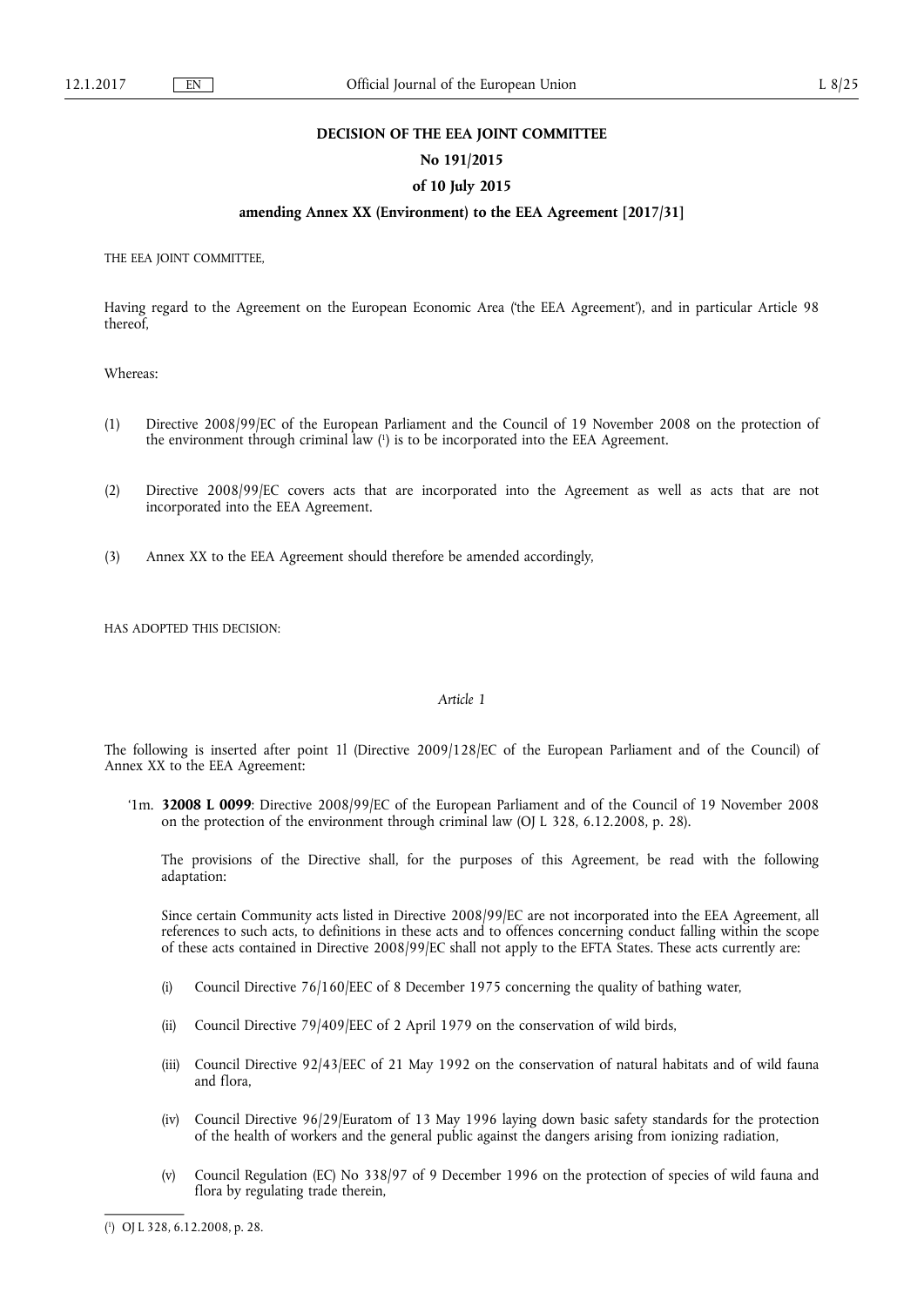- (vi) Council Directive 2003/122/Euratom of 22 December 2003 on the control of high-activity sealed radioactive sources and orphan sources,
- (vii) Directive 2006/7/EC of the European Parliament and the Council of 15 February 2006 concerning the management of bathing water quality,
- (viii) Directive 2006/44/EC of the European Parliament and of the Council of 6 September 2006 on the quality of fresh waters needing protection or improvement in order to support fish life,
- (ix) Council Directive 2006/117/Euratom of 20 November 2006 on the supervision and control of shipments of radioactive waste and spent fuel.'

# *Article 2*

The text of Directive 2008/99/EC in the Icelandic and Norwegian languages, to be published in the EEA Supplement to the *Official Journal of the European Union*, shall be authentic.

#### *Article 3*

This Decision shall enter into force on 11 July 2015, provided that all the notifications under Article 103(1) of the EEA Agreement have been made (\*).

# *Article 4*

This Decision shall be published in the EEA Section of, and in the EEA Supplement to, the *Official Journal of the European Union*.

Done at Brussels, 10 July 2015.

*For the EEA Joint Committee The President*  Atle LEIKVOLL

<sup>(\*)</sup> Constitutional requirements indicated.